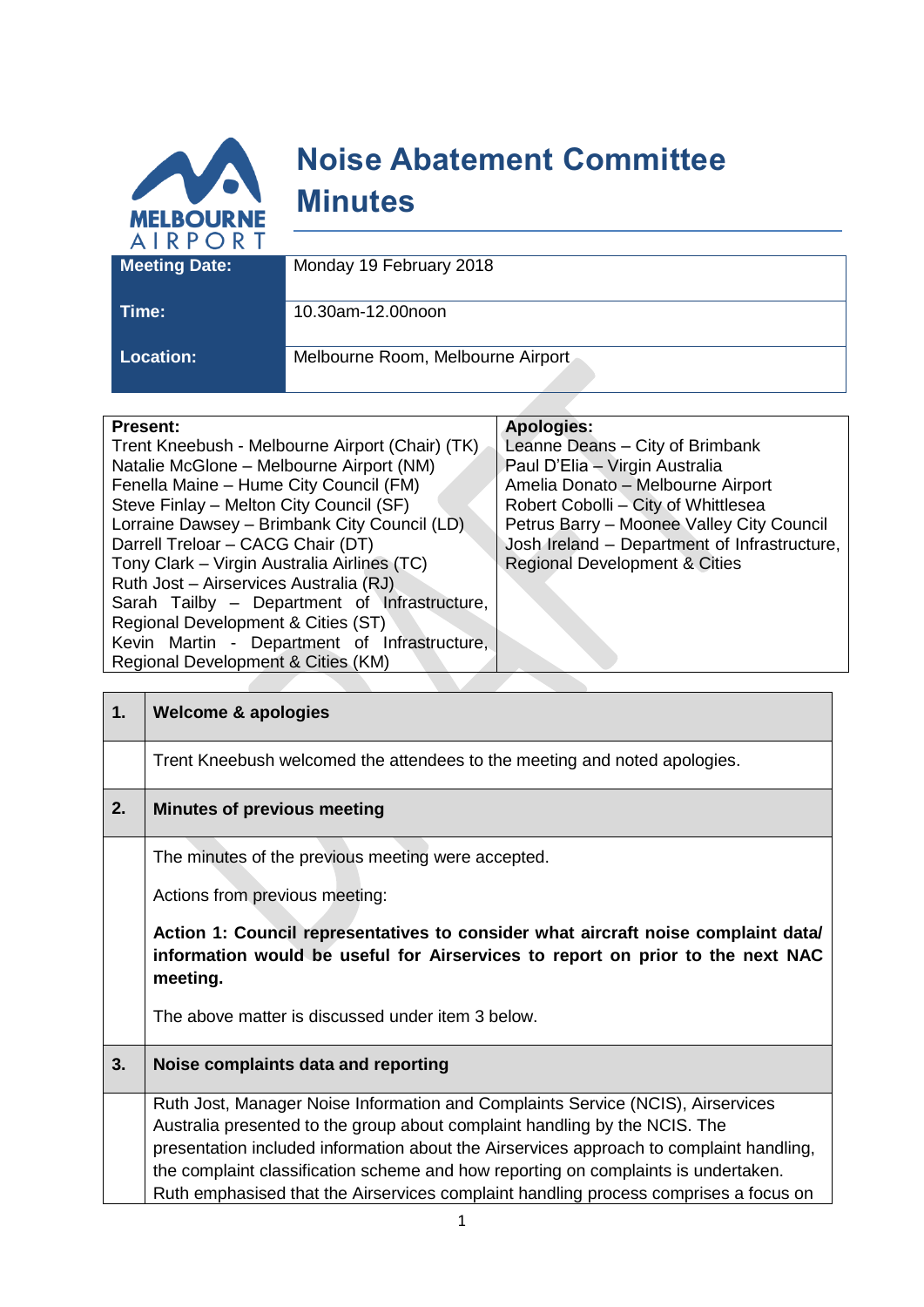|    | analysis (what is the issue?), investigation (can we change it? Can we explain it?) and<br>response (Explanation, outcome, reasons).                                                                                                                                                                                                                                                                                                                              |                                                                                                                                                                                                                                                                                                                                                                                                                                                          |          |          |          |       |  |
|----|-------------------------------------------------------------------------------------------------------------------------------------------------------------------------------------------------------------------------------------------------------------------------------------------------------------------------------------------------------------------------------------------------------------------------------------------------------------------|----------------------------------------------------------------------------------------------------------------------------------------------------------------------------------------------------------------------------------------------------------------------------------------------------------------------------------------------------------------------------------------------------------------------------------------------------------|----------|----------|----------|-------|--|
|    | Common complaints received by the NCIS relate to: noise movements, standard flight<br>path movements and unusual movements. Complaints about night movement commonly<br>relate to runway direction. Complaints about standard flight path movements commonly<br>relate to runway directions. Complaints about unusual movements can relate to weather<br>diversions, traffic management, radar departures, missed approaches, direct tracking or<br>other issues. |                                                                                                                                                                                                                                                                                                                                                                                                                                                          |          |          |          |       |  |
|    | reports) basis.                                                                                                                                                                                                                                                                                                                                                                                                                                                   | Ruth explained that complaints are handled as cases. One case can attract numerous<br>complaints and is responded to according to analysis of the issue, investigation of the<br>issue and the response. In any reporting period, a complainant only needs to contact<br>Airservices once about an issue to appear in Airservices reports as 'one complainant<br>with that issue'. Reporting occurs on a monthly (airport reports) and quarterly (online |          |          |          |       |  |
|    | When asked why Airservices does not report on the number of submissions. Ruth<br>explained that if there is no possibility of a situation being improved the number of<br>submissions cannot change this outcome. There is a need to be fair to all complainants<br>so that a complainant who lodges many submissions receives the same level of<br>treatment as a complainant who makes one submission.                                                          |                                                                                                                                                                                                                                                                                                                                                                                                                                                          |          |          |          |       |  |
|    | Ruth advised that Airservices have improved their reporting processes to provide<br>communities with a broader spectrum of data captured by Airservices in relation to<br>complaints.                                                                                                                                                                                                                                                                             |                                                                                                                                                                                                                                                                                                                                                                                                                                                          |          |          |          |       |  |
|    |                                                                                                                                                                                                                                                                                                                                                                                                                                                                   |                                                                                                                                                                                                                                                                                                                                                                                                                                                          |          |          |          |       |  |
| 4. | <b>Airservices report</b>                                                                                                                                                                                                                                                                                                                                                                                                                                         |                                                                                                                                                                                                                                                                                                                                                                                                                                                          |          |          |          |       |  |
|    | The NCIS recorded 43 active noise complaint cases during the October - December<br>2017 quarter, of which 16 (37%) related to Runway 16 Departures, 11 (26%) related to<br>Runway 34 Arrivals and 10 (23%) related to multiple runway directions. 76% of all cases<br>related to standard flight path movements. An analysis by municipality showed 40% of<br>the cases were from residents of Brimbank City Council.                                             |                                                                                                                                                                                                                                                                                                                                                                                                                                                          |          |          |          |       |  |
| 5  | <b>Melbourne Airport report</b>                                                                                                                                                                                                                                                                                                                                                                                                                                   |                                                                                                                                                                                                                                                                                                                                                                                                                                                          |          |          |          |       |  |
|    | 5.1 Monthly noise data by municipality                                                                                                                                                                                                                                                                                                                                                                                                                            |                                                                                                                                                                                                                                                                                                                                                                                                                                                          |          |          |          |       |  |
|    | Municipality totals:                                                                                                                                                                                                                                                                                                                                                                                                                                              |                                                                                                                                                                                                                                                                                                                                                                                                                                                          |          |          |          |       |  |
|    | Council                                                                                                                                                                                                                                                                                                                                                                                                                                                           | Oct 2017                                                                                                                                                                                                                                                                                                                                                                                                                                                 | Nov 2017 | Dec 2017 | Jan 2018 | Total |  |
|    | <b>Brimbank City Council</b>                                                                                                                                                                                                                                                                                                                                                                                                                                      | 7                                                                                                                                                                                                                                                                                                                                                                                                                                                        | 8        | 7        | 9        | 22    |  |
|    | Hume City Council                                                                                                                                                                                                                                                                                                                                                                                                                                                 | 2                                                                                                                                                                                                                                                                                                                                                                                                                                                        | 2        | 2        | 1        | 6     |  |
|    | Melton City Council                                                                                                                                                                                                                                                                                                                                                                                                                                               | 1                                                                                                                                                                                                                                                                                                                                                                                                                                                        | 3        | 1        | 1        | 5     |  |
|    | Moonee Valley City Council                                                                                                                                                                                                                                                                                                                                                                                                                                        | 3                                                                                                                                                                                                                                                                                                                                                                                                                                                        | 3        | 1        | 2        | 7     |  |
|    | Whittlesea City Council                                                                                                                                                                                                                                                                                                                                                                                                                                           |                                                                                                                                                                                                                                                                                                                                                                                                                                                          | 1        |          |          | 1     |  |
|    | Other                                                                                                                                                                                                                                                                                                                                                                                                                                                             | 7                                                                                                                                                                                                                                                                                                                                                                                                                                                        | 4        | 3        | 2        | 14    |  |
|    | Total                                                                                                                                                                                                                                                                                                                                                                                                                                                             | 20                                                                                                                                                                                                                                                                                                                                                                                                                                                       | 21       | 14       | 15       | 55    |  |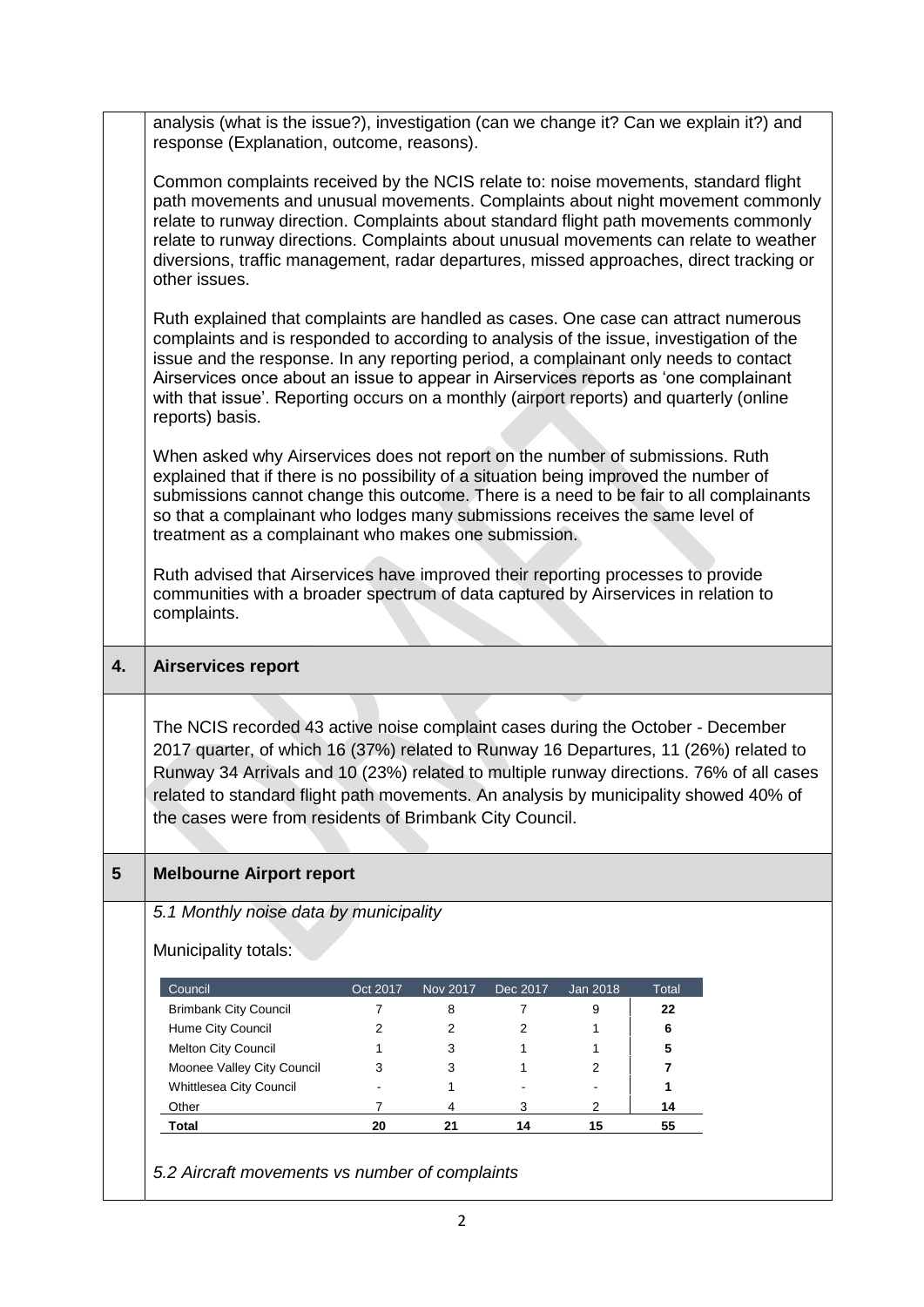

### *5.3 Master Plan & RDP MDP*

The Preliminary Draft 2018 Melbourne Airport Master Plan is nearing completion. The airport is currently in the process of finalising preferred ANEF contours, flight paths and airspace. It is expected that the exposure draft of the Master Plan will be forwarded to the Commonwealth Government for consideration in early March. Formal exhibition and community consultation on the Preliminary Draft Master Plan will commence on 1 June until 24 August 2018. Prior to formal exhibition of the Preliminary Draft Master Plan Melbourne Airport will undertake consultation with local councils in relation to airport noise contours and other elements of the plan.

The RDP MDP is following a similar process to the Master Plan, but with exposure draft chapters being reviewed by the Commonwealth Government and State Government in stages. Public exhibition of the MDP is expected to commence in July. Consultation with local councils on the MDP will take place prior to the exhibition process.

## *5.4 Safeguarding update*

Melbourne Airport reported that a panel hearing is to be held in relation to a proposal to rezone land (Hume Planning Scheme Amendment C205) east of Mickleham Road. Melbourne Airport will seek to have a Section 173 Agreement, notifying future residents of aircraft activity, attached to the titles for the new lots when created. This triggered a lengthy discussion regarding airport safeguarding and it was very apparent that awareness of the importance of this issue is increasing.

# **6. Reports from other members**

## *6.1 Melton City Council*

SF advised the application to amend an existing Section 173 Agreement applying to land at Diggers Rest and requiring 2,000 sq.m minimum lot sizes, to allow normal density residential development, was withdrawn by the applicant following council officer advice. This is the application that was mentioned in discussion at the CACG working day held on 14 February. SF further advised that an application to redevelop the site of the former Diggers Rest Hotel (destroyed by fire) to create a restaurant, function centre and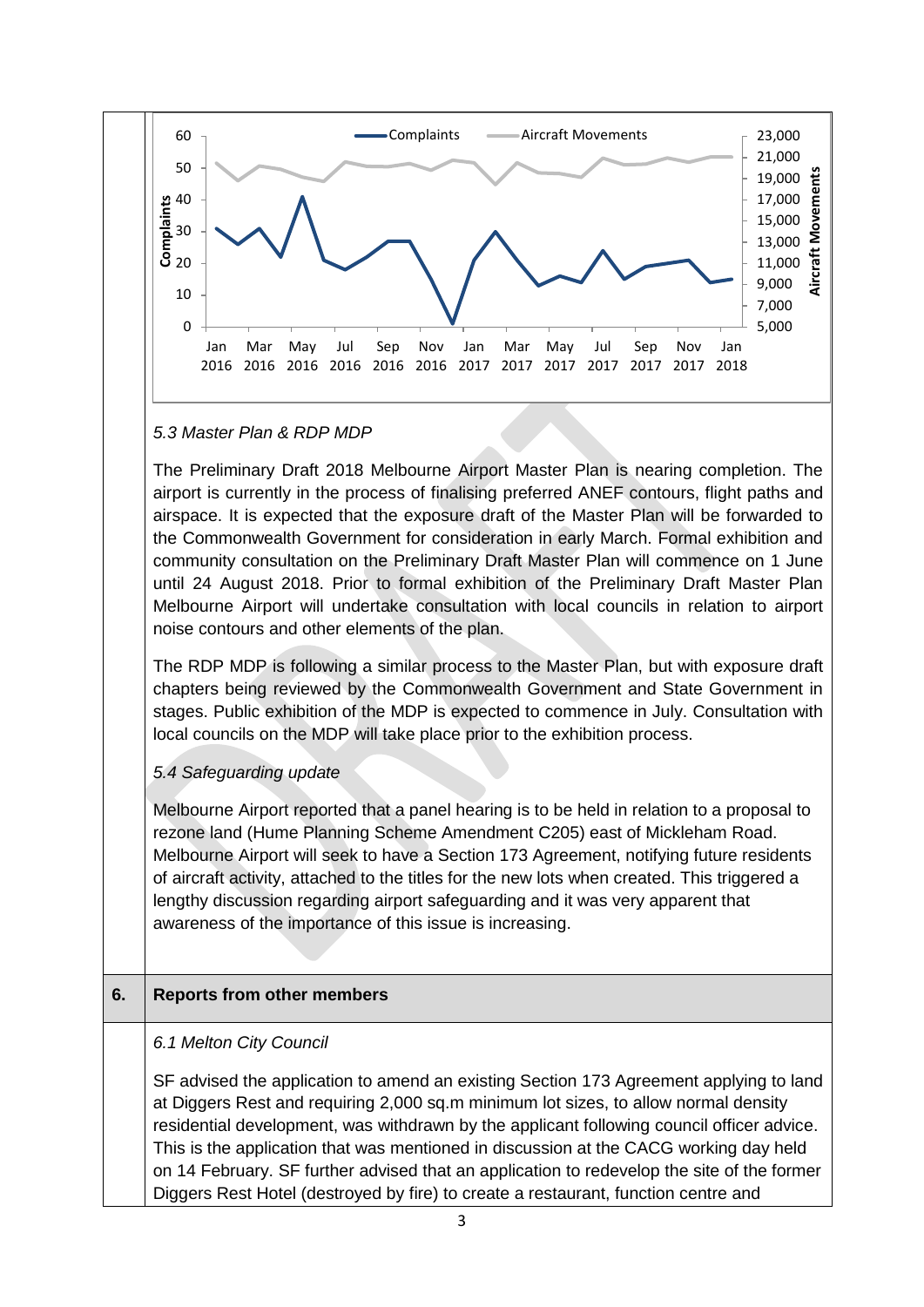associated accommodation has been received.

*6.2 CACG update*

CACG meeting held 21 November 2017, Bulla

DT gave an update on the 21 November 2017 CACG meeting at Jack McKenzie Community Centre. A written report was circulated.

DT outlined that at the November meeting Linc Horton, Executive Property, Melbourne Airport updated the CACG on an environmental assessment being done at the airport.

Travis Jones, Head of Security, Melbourne Airport briefed the CACG about current practices relating to security and incident reporting including the airport's response to criminality and terrorism.

The CACG considered three papers prepared by the airport relating to the CACG's operation and made some significant changes resulting in the following:

- a. The CACG pre-meeting is to become the CACG meeting and will be held quarterly at Melbourne Airport from 2:00-5:00 pm. The meeting will be closed to the public.
- b. The CACG will hold working days, in addition to its quarterly meetings, to address significant items and handle the increased workload associated with the new master plan and runway projects
- c. Melbourne Airport will directly manage community engagement in future and the open CACG meeting has been abandoned. The CACG will participate in some aspects of community engagement.

The open meeting was attended by 8 members of the public and 12 questions were asked and answered. The minutes of the two meetings will be available online, at [https://www.melbourneairport.com.au/Corporate/Community/Community-Agency-](https://www.melbourneairport.com.au/Corporate/Community/Community-Agency-Consultation-Group)[Consultation-Group](https://www.melbourneairport.com.au/Corporate/Community/Community-Agency-Consultation-Group) once they have been approved by the CACG at its meeting.

# CACG Working Day, 14 February 2018, Melbourne Airport

The CACG held a working day last week and discussed the following matters:

- a. Curfews, noise sharing and airport safeguarding
- b. Melbourne Airport environmental management
- c. Melbourne Airport community engagement strategy for the 2018 master plan rollover

The latter two were principally information sessions with members being invited to provide input regarding the community engagement strategy. Broad timings for the master plan were advised as being:

- 
- 
- Post exhibition Late 2018
- Submission to Minister Late 2018
- Approval or refusal February/March 2019

• Pre-exhibition Mid-April - May 2018

- Public exhibition 1 June 24 August 2018
	-
	- -

The morning was devoted to the first matter and excellent presentations were provided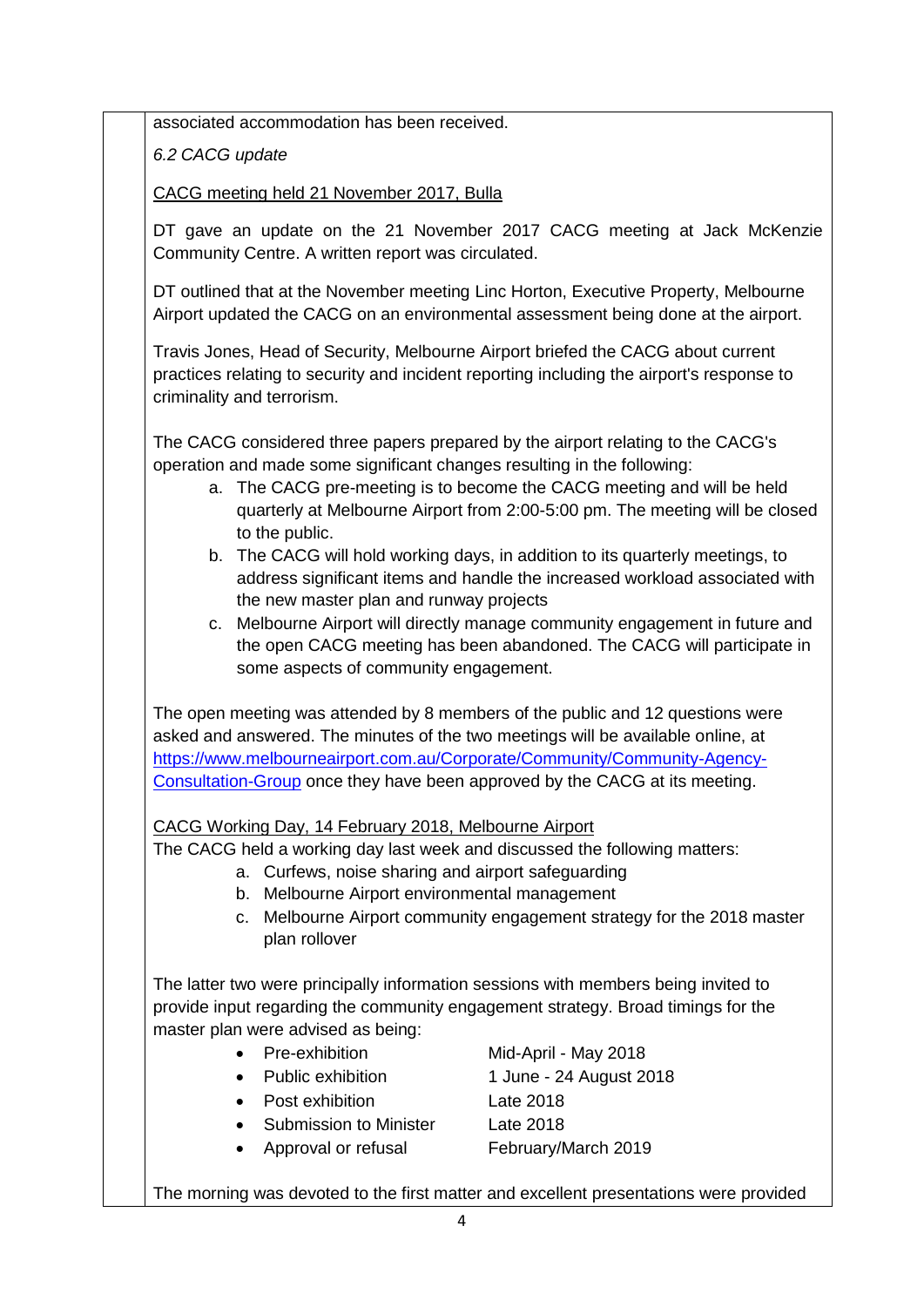|    | by:<br>Russell McArthur, Director Aircraft Operations - Commonwealth<br>$\bullet$<br>Department of Infrastructure, Regional Development and Cities;<br>David Kirkland, Manager State Significant Projects - Victorian Department<br>$\bullet$                                                                                                                                                                                                                                    |  |  |  |
|----|----------------------------------------------------------------------------------------------------------------------------------------------------------------------------------------------------------------------------------------------------------------------------------------------------------------------------------------------------------------------------------------------------------------------------------------------------------------------------------|--|--|--|
|    | of Environment, Land, Water and Planning;<br>Professor Michael Buxton, Professor of Environment - School of Global,<br>$\bullet$<br>Urban and Social Studies, RMIT University; and<br>Michael Jarvis and Kathryn Hodges - Melbourne Airport.<br>$\bullet$                                                                                                                                                                                                                        |  |  |  |
|    | Members gained an understanding of the meaning of, justification for and use of curfews<br>and noise sharing. They were also made aware of the use of town planning controls and<br>noise abatement procedures as tools for airport safeguarding. Finally they were given an<br>assessment which highlighted the ineffectiveness of those tools in the past, in relation to<br>minimising noise impacts on communities and safeguarding future 24/7 operation of the<br>airport. |  |  |  |
|    | It was clear that while some in the local community are distressed by aircraft noise, the<br>Commonwealth Government, Victorian Government, Melbourne Airport and the wider<br>metropolitan community are strongly opposed to the introduction of a curfew.                                                                                                                                                                                                                      |  |  |  |
|    | It was recognised that town planning controls and the use of noise abatement<br>procedures will only be effective if:                                                                                                                                                                                                                                                                                                                                                            |  |  |  |
|    | the inappropriate development of land impacted by aircraft noise for residential<br>$\bullet$<br>purposes is stopped by preventing further re-zonings in affected areas; and<br>a restriction is placed on increasing the density within existing residential areas<br>$\bullet$<br>which are or will be affected by aircraft noise.                                                                                                                                             |  |  |  |
|    | Upcoming CACG Meeting 20 February 2018, Melbourne Airport<br>In addition to the routine reports, presentations will be made to the meeting in relation to:<br>a. Ground transport planning (deferred from last meeting)<br>b. Airport disaster planning arrangements                                                                                                                                                                                                             |  |  |  |
| 7. | Any other business                                                                                                                                                                                                                                                                                                                                                                                                                                                               |  |  |  |
|    | 7.1 Smart planning                                                                                                                                                                                                                                                                                                                                                                                                                                                               |  |  |  |
|    | The group discussed the State Government's focus on Smart Planning and considered<br>that it would be worth exploring opportunities to have the airport's planning directions<br>reflected in Smart Planning communications.                                                                                                                                                                                                                                                     |  |  |  |
|    | 7.2 Master Plan Briefing                                                                                                                                                                                                                                                                                                                                                                                                                                                         |  |  |  |
|    | NM requested that she brief the NAC at its next meeting on the Preliminary Draft 2018<br>Melbourne Airport Master Plan. The next NAC meeting is scheduled for 14 May and<br>formal exhibition of the Preliminary Draft Master Plan starts in early June.                                                                                                                                                                                                                         |  |  |  |
|    | Action: Natalie McGlone to brief the NAC on the Preliminary Draft 2018 Master                                                                                                                                                                                                                                                                                                                                                                                                    |  |  |  |